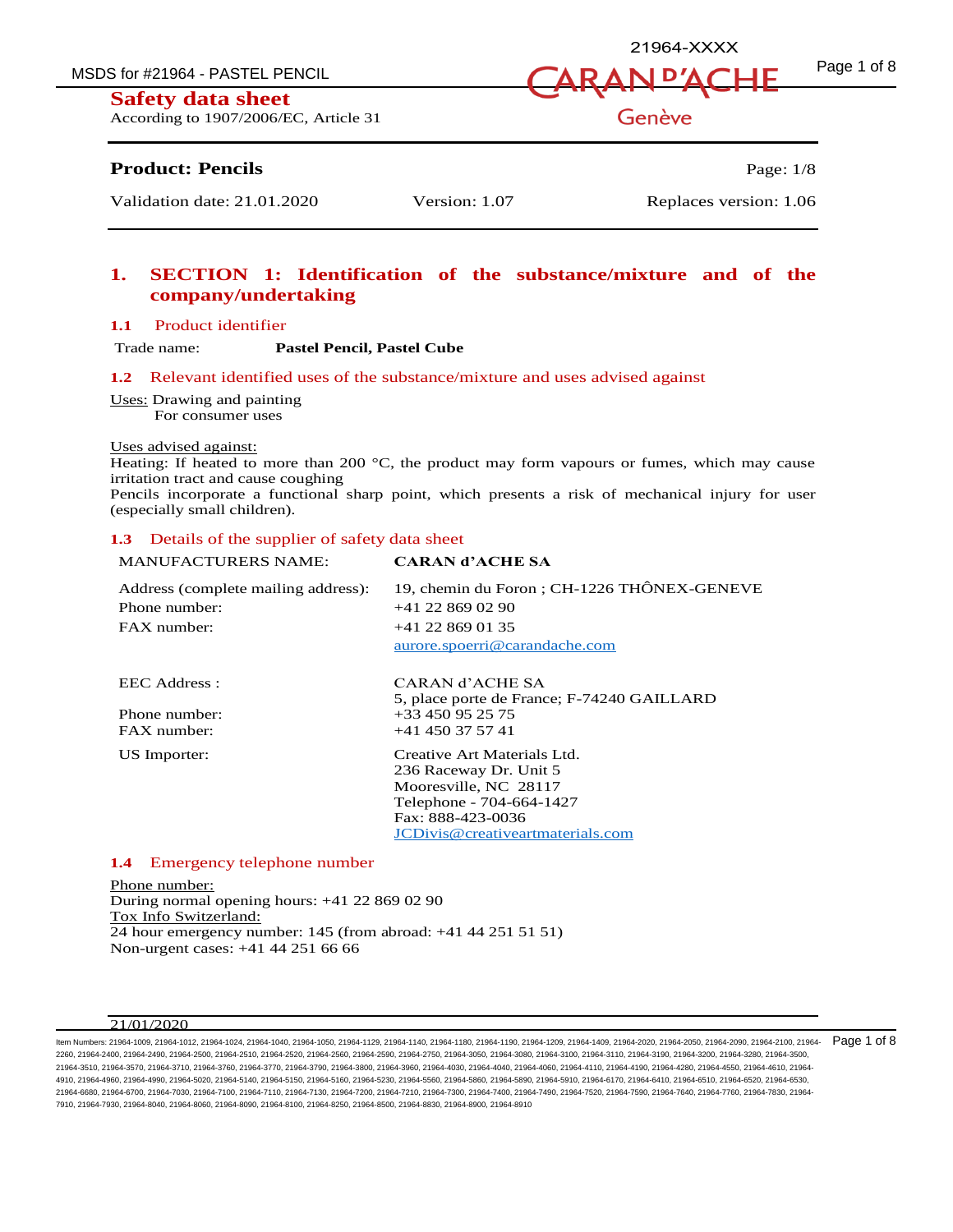According to 1907/2006/EC, Article 31



Genève

# **Product: Pencils Page: 2/8**

Validation date: 21.01.2020 Version: 1.07 Replaces version: 1.06

# **2. SECTION 2: Hazards identification**

## **2.1** Classification of the substance/ mixture

The product is not classified, according to the CLP regulation 1272/2008.

## **2.2** Label elements

Labelling according to Regulation (EC)  $N^{\circ}1272/2008$ : none Hazard pictogram(s): none Hazard statement(s): none Precautionary statement(s): none Hazardous components, which must be listed on the label: none

## **2.3** Other hazards (concerning PBT and vPvB according to Regulation(CE) 1907/2006 annexe XIII)

Not applicable

# **3. SECTION 3: Composition/information on ingredients**

Substance/Mixture: Mixtures

Hazardous components:

| Chemical name  | <b>Identification</b><br><b>numbers</b> | <b>Classification</b><br><b>Regulation (CE) 1272/2008</b> | $\mathbf{v}_0$ |
|----------------|-----------------------------------------|-----------------------------------------------------------|----------------|
| Not applicable | Not applicable                          | Not applicable                                            | Not applicable |

For the full text of the R-phrases mentioned in this section, see section 16 For the full text of the H-phrases mentioned in this section, see section 16

# **4. SECTION 4: First aid measures**

## **4.1** Description of first aid measures

General information: Move out of dangerous area. Show this safety data sheet to the doctor in attendance. Do not leave the victim unattended. Eyes contact: Irrigate with fresh water immediately and continuously for 5 to 15 minutes keeping eye open. Consult a specialized medical service Skin contact: Wash skin with water and soap. In case of persistent irritation, seek medical advice. Swallowed or eaten: Do not drink anything and consult physician. Inhalation:

## $21/01/2020$

ltem Numbers: 21964-1009, 21964-1012, 21964-1040, 21964-1040, 21964-1050, 21964-1129, 21964-1140, 21964-1190, 21964-1190, 21964-1409, 21964-2020, 21964-2050, 21964-2050, 21964-2050, 21964-2010, 21964-2010, 21964-2010, 2196 2260, 21964-2400, 21964-2490, 21964-2500, 21964-2510, 21964-2520, 21964-2560, 21964-2590, 21964-2750, 21964-3050, 21964-3080, 21964-3100, 21964-3110, 21964-3190, 21964-3200, 21964-3280, 21964-3500, 21964-3510, 21964-3570, 21964-3710, 21964-3760, 21964-3770, 21964-3790, 21964-3800, 21964-3960, 21964-4030, 21964-4040, 21964-4060, 21964-4110, 21964-4190, 21964-4280, 21964-4550, 21964-4610, 21964- 4910, 21964-4960, 21964-4990, 21964-5020, 21964-5140, 21964-5150, 21964-5160, 21964-5230, 21964-5560, 21964-5860, 21964-5890, 21964-5910, 21964-6170, 21964-6410, 21964-6510, 21964-6520, 21964-6530, 21964-6680, 21964-6700, 21964-7030, 21964-7100, 21964-7110, 21964-7130, 21964-7200, 21964-7210, 21964-7300, 21964-7400, 21964-7490, 21964-7520, 21964-7590, 21964-7640, 21964-7760, 21964-7830, 21964- 7910, 21964-7930, 21964-8040, 21964-8060, 21964-8090, 21964-8100, 21964-8250, 21964-8500, 21964-8830, 21964-8900, 21964-8910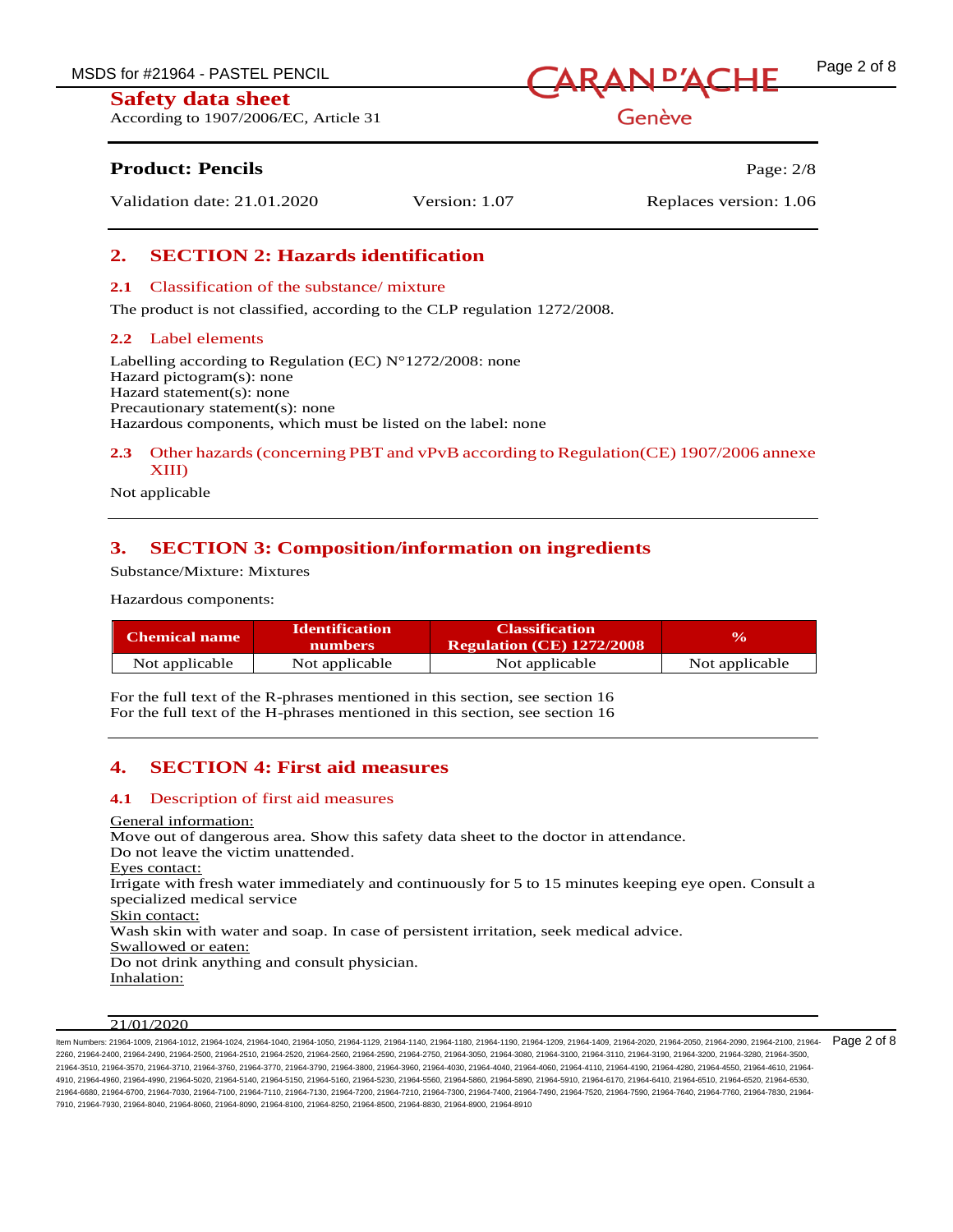MSDS for #21964 - PASTEL PENCIL  $\bigcap$   $\bigcap$   $\bigcap$   $\bigcap$   $\bigcap$   $\bigcap$   $\bigcap$   $\bigcap$   $\bigcap$   $\bigcap$   $\bigcap$   $\bigcap$   $\bigcap$   $\bigcap$   $\bigcap$   $\bigcap$   $\bigcap$   $\bigcap$   $\bigcap$   $\bigcap$   $\bigcap$   $\bigcap$   $\bigcap$   $\bigcap$   $\bigcap$   $\bigcap$   $\bigcap$   $\bigcap$   $\bigcap$   $\bigcap$   $\bigcap$   $\big$ 

According to 1907/2006/EC, Article 31

Genève

# **Product: Pencils** Page: 3/8

Validation date: 21.01.2020 Version: 1.07 Replaces version: 1.06

If unconscious, place in recovery position and seek medical device. If symptoms persist, call a physician.

**4.2** Most important symptoms and effects, both acute and delayed

No information available on the product itself

**4.3** Indication of any immediate medical attention and special treatment needed

None known

# **5. SECTION 5: Firefighting measures**

## **5.1** Extinguishing media

Fire extinguishing materials: Carbon dioxide  $(CO<sub>2</sub>)$ , Dry chemical powder

## **5.2** Special hazards arising from the substance or mixture

Specific hazards during firefighting: Do not allow run off from firefighting to enter drains or watercourses.

## **5.3** Advice for firefighters

Special protective equipment for firefighters: Wear self-contained breathing apparatus for fire fighting if necessary.

#### Further information:

Collect contaminated fire extinguishing water separately. This must not be discharged into drains. Fire residues and contaminated fire extinguishing water must be disposed of in accordance with local regulations.

## **6. SECTION 6: Accidental release measures**

## **6.1** Personal precautions, protective equipment and emergency procedures

Personal precautions: use personal protective equipment, if necessary.

## **6.2** Environmental precautions

For liquids: Put in bin to soiled materials. Prevent product from entering drains. Prevent further leakage or spillage if safe to do so. If the product contaminates rivers and lakes or drains inform respective authorities.

For solids: Respect the sorting of waste.

## 21/01/2020

ltem Numbers: 21964-1009, 21964-1012, 21964-1040, 21964-1040, 21964-1050, 21964-1129, 21964-1140, 21964-1190, 21964-1190, 21964-1409, 21964-2020, 21964-2050, 21964-2090, 21964-2010, 21964-2100, 21964-2010, 21964-2010, 2196 2260, 21964-2400, 21964-2490, 21964-2500, 21964-2510, 21964-2520, 21964-2560, 21964-2590, 21964-2750, 21964-3050, 21964-3080, 21964-3100, 21964-3110, 21964-3190, 21964-3200, 21964-3280, 21964-3500, 21964-3510, 21964-3570, 21964-3710, 21964-3760, 21964-3770, 21964-3790, 21964-3800, 21964-3960, 21964-4030, 21964-4040, 21964-4060, 21964-4110, 21964-4190, 21964-4280, 21964-4550, 21964-4610, 21964- 4910, 21964-4960, 21964-4990, 21964-5020, 21964-5140, 21964-5150, 21964-5160, 21964-5230, 21964-5560, 21964-5860, 21964-5890, 21964-5910, 21964-6170, 21964-6410, 21964-6510, 21964-6520, 21964-6530, 21964-6680, 21964-6700, 21964-7030, 21964-7100, 21964-7110, 21964-7130, 21964-7200, 21964-7210, 21964-7300, 21964-7400, 21964-7490, 21964-7520, 21964-7590, 21964-7640, 21964-7760, 21964-7830, 21964- 7910, 21964-7930, 21964-8040, 21964-8060, 21964-8090, 21964-8100, 21964-8250, 21964-8500, 21964-8830, 21964-8900, 21964-8910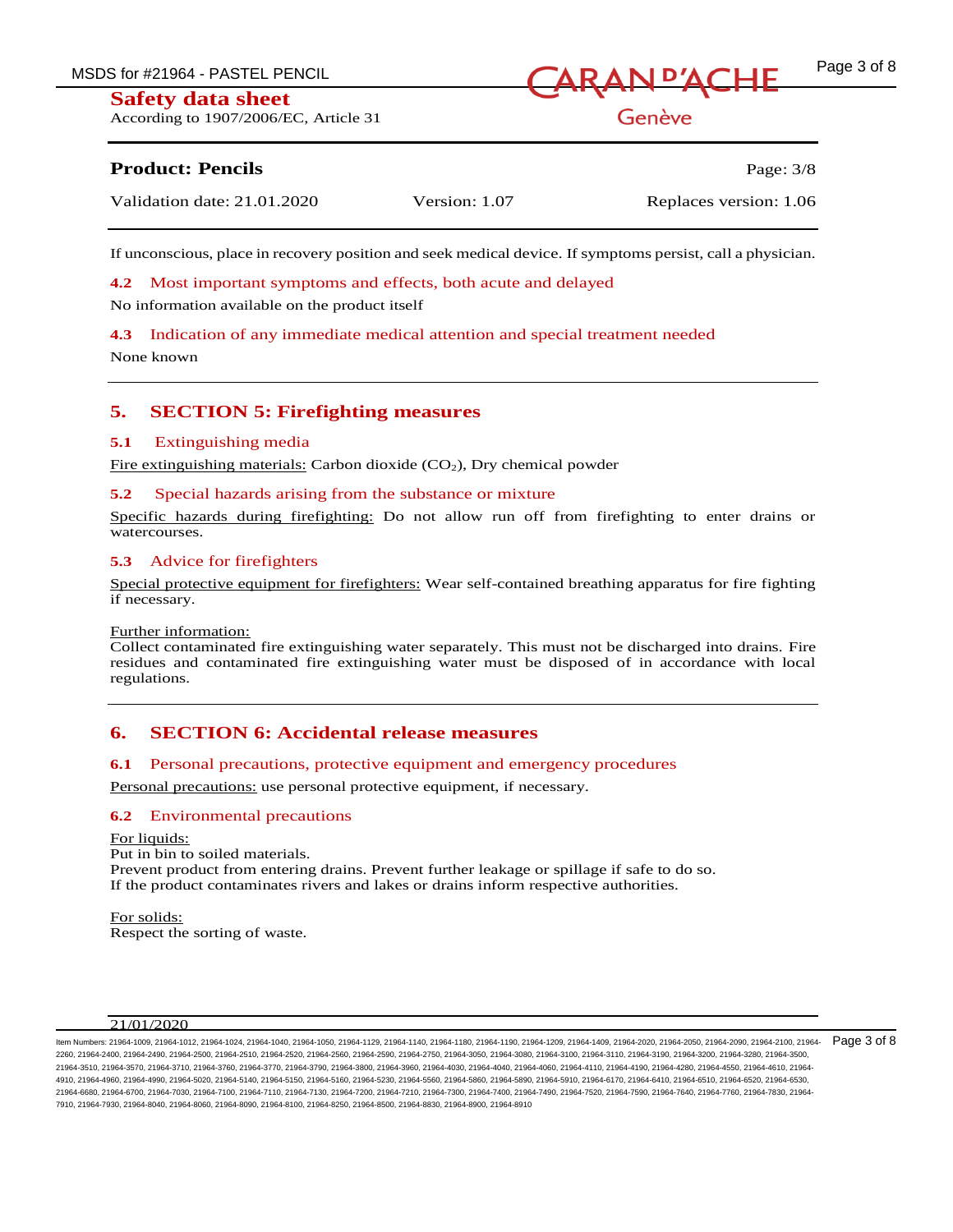According to 1907/2006/EC, Article 31



Genève

# **Product: Pencils** Page: 4/8

Validation date: 21.01.2020 Version: 1.07 Replaces version: 1.06

## **6.3** Methods and material for containment and cleaning up

#### For liquids:

Absorb with sorbents and put in bin to soiled materials. Soak up with inert absorbent material. Keep in suitable, closed containers for disposal.

#### **6.4** Reference to other sections

See Section 7 for information on safe handling. See Section 8 for information on personal protection equipment. See Section 13 for disposal information.

# **7. SECTION 7: Handling and storage**

#### **7.1** Precautions for safe handling

Avoid ingestion by eating, smoking or drinking while handling For personal protection, see section 8. Dispose of rinse water in accordance with local and national regulation.

## **7.2** Conditions for safe storage, including any incompatibilities

Other handling and storage requirements: Keep away from heat and open flame in the dry and ventilated place, clean and protect the product from the light. Protective measures during maintenance of contaminated equipment: Wash off with soap and water.

## **7.3** Specific end use(s)

No further relevant available information

## **8. SECTION 8: Exposure controls/personal protection**

#### **8.1** Control parameters

No available information

## **8.2** Exposure controls

No special measures requested

# **9. SECTION 9: Physical and chemical properties**

## **9.1** Information on basic physical and chemical properties

| Physical state: | Solid                            |
|-----------------|----------------------------------|
| Color           | According to product designation |
| Odour:          | mild odor                        |

#### 21/01/2020

ltem Numbers: 21964-1009, 21964-1012, 21964-1040, 21964-1040, 21964-1050, 21964-1129, 21964-1140, 21964-1190, 21964-1190, 21964-1409, 21964-2020, 21964-2050, 21964-2090, 21964-2010, 21964-2100, 21964-2010, 21964-2010, 2196 2260, 21964-2400, 21964-2490, 21964-2500, 21964-2510, 21964-2520, 21964-2560, 21964-2590, 21964-2750, 21964-3050, 21964-3080, 21964-3100, 21964-3110, 21964-3190, 21964-3200, 21964-3280, 21964-3500, 21964-3510, 21964-3570, 21964-3710, 21964-3760, 21964-3770, 21964-3790, 21964-3800, 21964-3960, 21964-4030, 21964-4040, 21964-4060, 21964-4110, 21964-4190, 21964-4280, 21964-4550, 21964-4610, 21964- 4910, 21964-4960, 21964-4990, 21964-5020, 21964-5140, 21964-5150, 21964-5160, 21964-5230, 21964-5560, 21964-5860, 21964-5890, 21964-5910, 21964-6170, 21964-6410, 21964-6510, 21964-6520, 21964-6530, 21964-6680, 21964-6700, 21964-7030, 21964-7100, 21964-7110, 21964-7130, 21964-7200, 21964-7210, 21964-7300, 21964-7400, 21964-7490, 21964-7520, 21964-7590, 21964-7640, 21964-7760, 21964-7830, 21964- 7910, 21964-7930, 21964-8040, 21964-8060, 21964-8090, 21964-8100, 21964-8250, 21964-8500, 21964-8830, 21964-8900, 21964-8910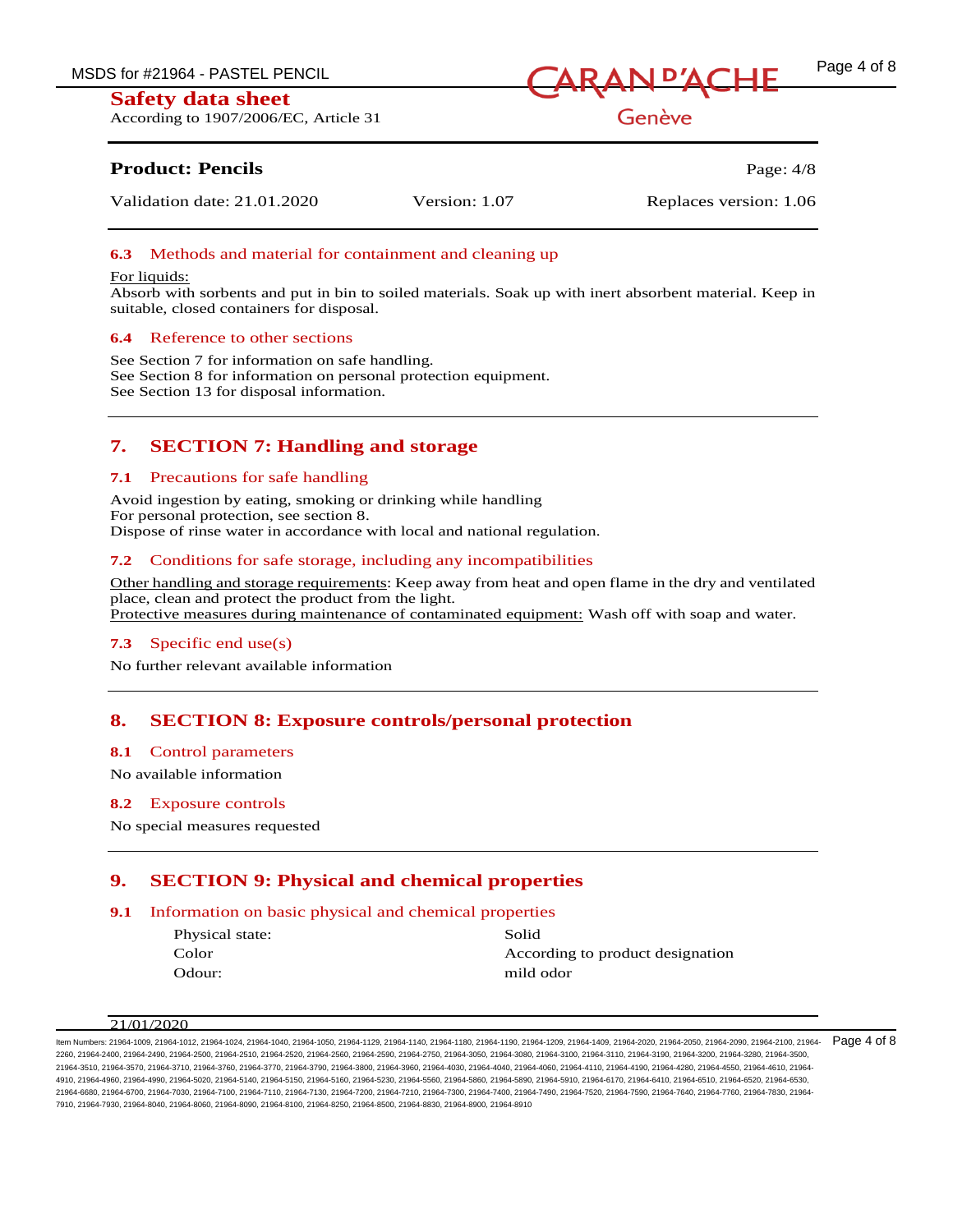According to 1907/2006/EC, Article 31

## **Product: Pencils Page: 5/8**

Validation date: 21.01.2020 Version: 1.07 Replaces version: 1.06

| pH:                                           | Not available |
|-----------------------------------------------|---------------|
| Melting point/freezing point:                 | Not available |
| Initial boiling point and boiling range:      | Not available |
| Flash point:                                  | Not available |
| Evaporation rate:                             | Not available |
| Flammability (solid, gas):                    | Not available |
| Upper/lower flammability or explosive limits: | Not available |
| Vapour pressure:                              | Not available |
| Vapour density:                               | Not available |
| Specific gravity (water $= 1$ ):              | Not available |
| Solubility (ies):                             | Insoluble     |
| Partition coefficient: n-octanol/water:       | Not available |
| Auto-ignition temperature:                    | Not available |
| Decomposition temperature:                    | Not available |
| Viscosity:                                    | Not available |
| Explosive properties:                         | Not available |
| Oxidising properties:                         | Not available |

#### **9.2** Other information

None

# **10. SECTION 10: Stability and reactivity**

#### **10.1** Reactivity

None reaction known

#### **10.2** Chemical stability

Stability: Stable under normal conditions of use, handling and storage. Maintain the product in a room tempered that it cannot exceed 40°C. Protect the product from the light and the humidity

#### **10.3** Possibility of hazardous reactions

Not known

**10.4** Conditions to avoid

No available information

**10.5** Incompatible materials

No available information

#### 21/01/2020

ltem Numbers: 21964-1009, 21964-1012, 21964-1040, 21964-1040, 21964-1050, 21964-1129, 21964-1140, 21964-1190, 21964-1190, 21964-1409, 21964-2020, 21964-2050, 21964-2050, 21964-2050, 21964-2010, 21964-2010, 21964-2010, 2196 2260, 21964-2400, 21964-2490, 21964-2500, 21964-2510, 21964-2520, 21964-2560, 21964-2590, 21964-2750, 21964-3050, 21964-3080, 21964-3100, 21964-3110, 21964-3190, 21964-3200, 21964-3280, 21964-3500, 21964-3510, 21964-3570, 21964-3710, 21964-3760, 21964-3770, 21964-3790, 21964-3800, 21964-3960, 21964-4030, 21964-4040, 21964-4060, 21964-4110, 21964-4190, 21964-4280, 21964-4550, 21964-4610, 21964- 4910, 21964-4960, 21964-4990, 21964-5020, 21964-5140, 21964-5150, 21964-5160, 21964-5230, 21964-5560, 21964-5860, 21964-5890, 21964-5910, 21964-6170, 21964-6410, 21964-6510, 21964-6520, 21964-6530, 21964-6680, 21964-6700, 21964-7030, 21964-7100, 21964-7110, 21964-7130, 21964-7200, 21964-7210, 21964-7300, 21964-7400, 21964-7490, 21964-7520, 21964-7590, 21964-7640, 21964-7760, 21964-7830, 21964- 7910, 21964-7930, 21964-8040, 21964-8060, 21964-8090, 21964-8100, 21964-8250, 21964-8500, 21964-8830, 21964-8900, 21964-8910

# Genève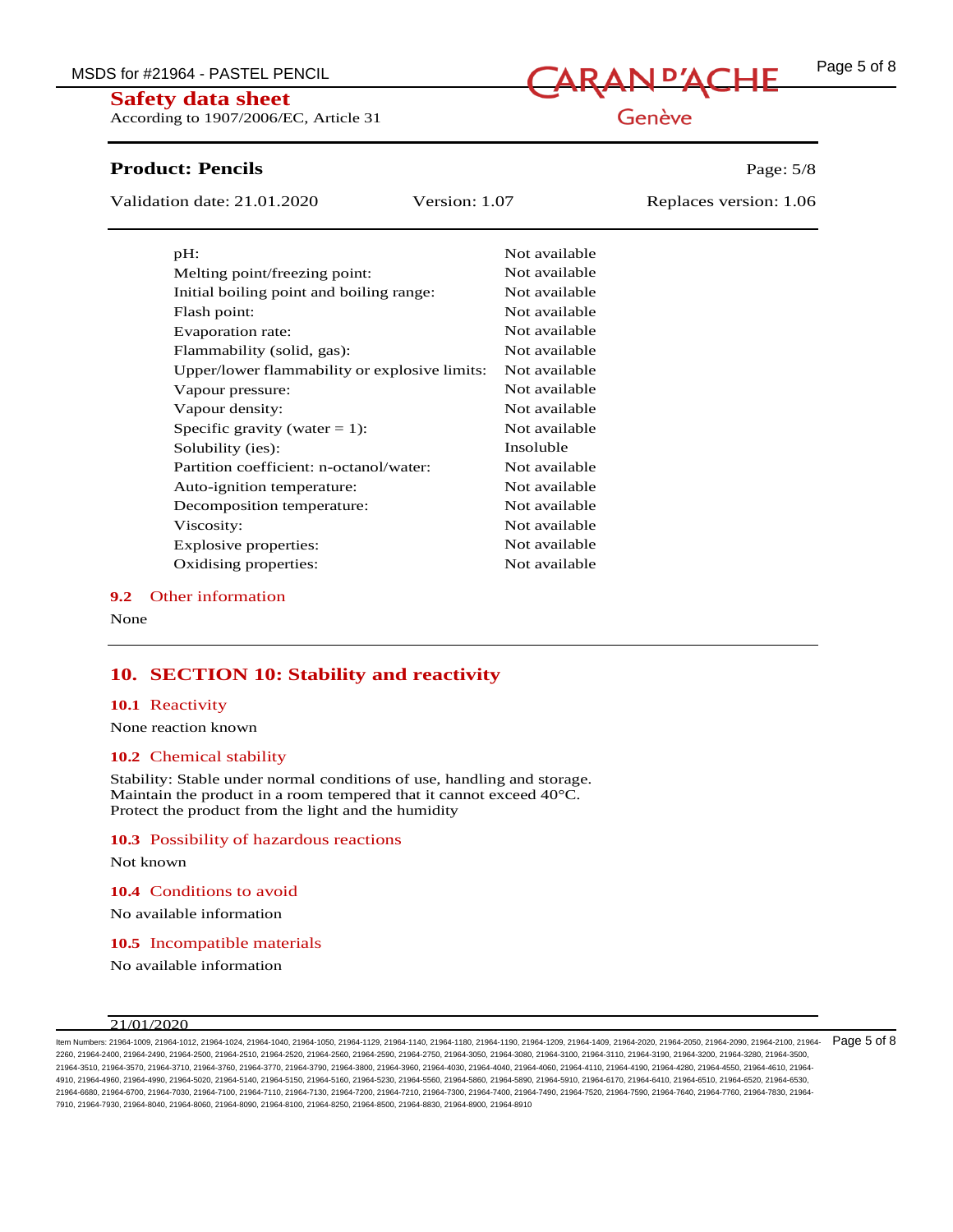MSDS for #21964 - PASTEL PENCIL **CARAN D'ACHE** Page 6 of 8

## **Safety data sheet**

According to 1907/2006/EC, Article 31

## **Product: Pencils Page: 6/8**

Validation date: 21.01.2020 Version: 1.07 Replaces version: 1.06

**10.6** Hazardous decomposition products

No available information

# **11. SECTION 11: Toxicological information**

Acute toxicity: No available data on the product itself. Skin corrosion/Irritation: No available data on the product itself Serious Eye damage/ Eye irritation: No available data on the product itself Respiratory or skin sensitization: No available data on the product itself Germ cell Mutagenicity: No available data on the product itself Carcinogenicity: No available data on the product itself Reproductive toxicity: No available data on the product itself Target Organ Systemic- single/repeated exposure: No available data on the product itself Aspiration toxicity: No available data on the product itself

# **12. SECTION 12: Ecological information**

## **12.1** Toxicity

No available data on the product itself

## **12.2** Persistence and degradability

No available data on the product itself

**12.3** Bioaccumulative potential

No available data on the product itself

## **12.4** Mobility in soil

No available data on the product itself

**12.5** Results of PBT and vPvB assessment Not applicable

**12.6** Other adverse effects

21/01/2020

ltem Numbers: 21964-1009, 21964-1012, 21964-1040, 21964-1040, 21964-1050, 21964-1129, 21964-1140, 21964-1190, 21964-1190, 21964-1409, 21964-2020, 21964-2050, 21964-2090, 21964-2010, 21964-2100, 21964-2010, 21964-2010, 2196 2260, 21964-2400, 21964-2490, 21964-2500, 21964-2510, 21964-2520, 21964-2560, 21964-2590, 21964-2750, 21964-3050, 21964-3080, 21964-3100, 21964-3110, 21964-3190, 21964-3200, 21964-3280, 21964-3500, 21964-3510, 21964-3570, 21964-3710, 21964-3760, 21964-3770, 21964-3790, 21964-3800, 21964-3960, 21964-4030, 21964-4040, 21964-4060, 21964-4110, 21964-4190, 21964-4280, 21964-4550, 21964-4610, 21964- 4910, 21964-4960, 21964-4990, 21964-5020, 21964-5140, 21964-5150, 21964-5160, 21964-5230, 21964-5560, 21964-5860, 21964-5890, 21964-5910, 21964-6170, 21964-6410, 21964-6510, 21964-6520, 21964-6530, 21964-6680, 21964-6700, 21964-7030, 21964-7100, 21964-7110, 21964-7130, 21964-7200, 21964-7210, 21964-7300, 21964-7400, 21964-7490, 21964-7520, 21964-7590, 21964-7640, 21964-7760, 21964-7830, 21964- 7910, 21964-7930, 21964-8040, 21964-8060, 21964-8090, 21964-8100, 21964-8250, 21964-8500, 21964-8830, 21964-8900, 21964-8910

Genève



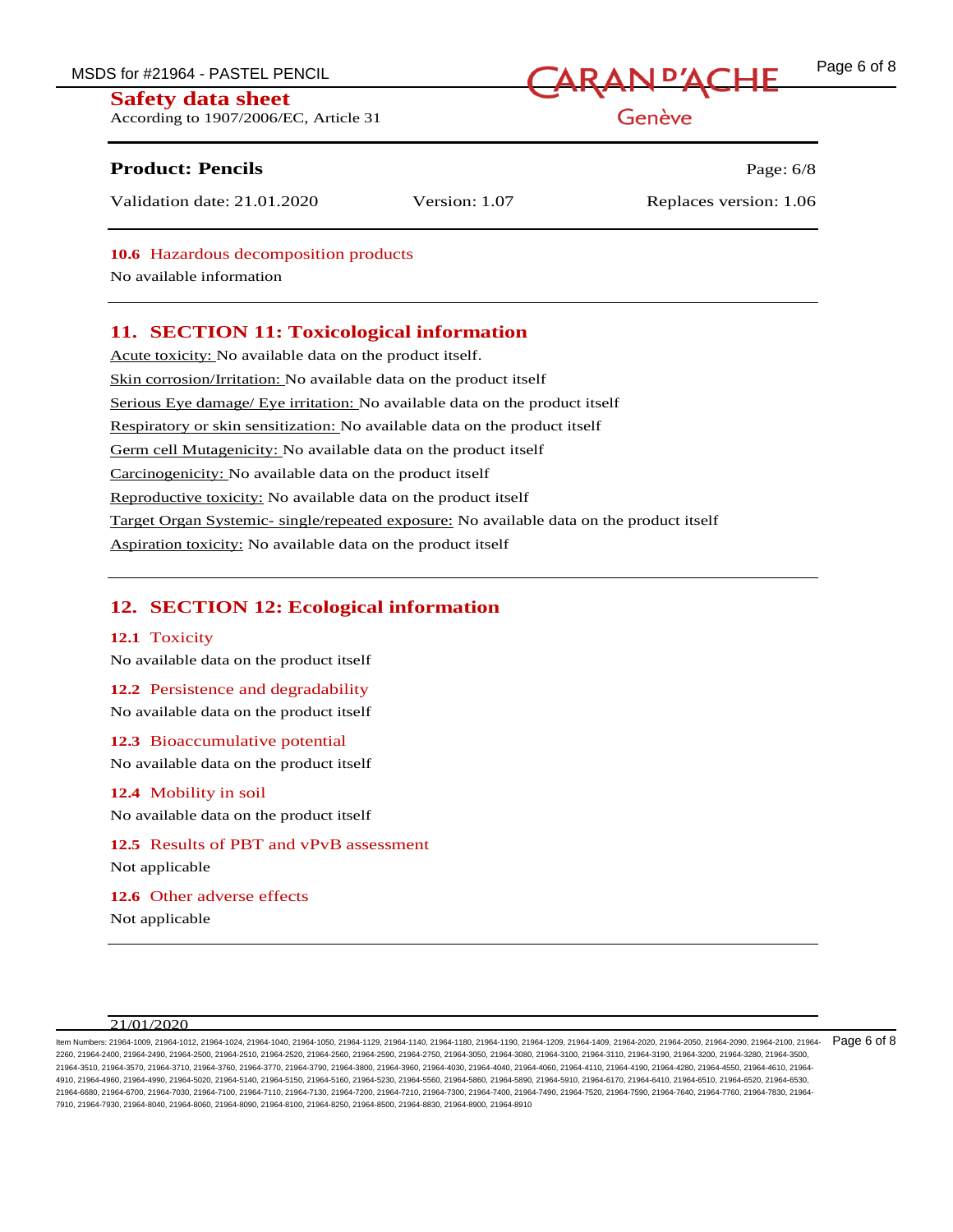According to 1907/2006/EC, Article 31



Genève

# **Product: Pencils** Page: 7/8

Validation date: 21.01.2020 Version: 1.07 Replaces version: 1.06

# **13. SECTION 13: Disposal considerations**

## **13.1** Waste treatment methods

Product: The product should not be allowed to enter drains, water, courses or the soil Do not contaminate ponds, waterways or ditches with chemical or used container. Send to a licensed waste management company.

Contaminated packaging: Disposal must be made according to official regulations.

# **14. SECTION 14: Transport information**

|                                                                                | <b>ADR/RID</b> | <b>AND/ANDR</b> | <b>IMDG</b>    | <b>IATA</b>    |
|--------------------------------------------------------------------------------|----------------|-----------------|----------------|----------------|
| UN number                                                                      | Not applicable | Not applicable  | Not applicable | Not applicable |
| UN proper shipping name                                                        | Not applicable | Not applicable  | Not applicable | Not applicable |
| Transport hazard class(es)                                                     | Not applicable | Not applicable  | Not applicable | Not applicable |
| Packing group                                                                  | Not applicable | Not applicable  | Not applicable | Not applicable |
| Environmental hazards                                                          | Not applicable | Not applicable  | Not applicable | Not applicable |
| Special precautions for user                                                   | Not applicable | Not applicable  | Not applicable | Not applicable |
| Transport in bulk according<br>to Annex II of MARPOL<br>73/78 and the IBC Code | Not applicable | Not applicable  | Not applicable | Not applicable |
| UN "Model Regulation"                                                          | Not applicable | Not applicable  | Not applicable | Not applicable |

# **15. SECTION 15: Regulatory information**

## **15.1** Safety, health and environmental regulations/legislation specific for the substance or mixture

#### **EU Regulations:**

- Regulation (CE) n° 1907/2006 (REACH) Annexe XIV List of Substances of Very High Concern (SVHC): These products do not contain SVHC
- Regulation (CE) n° 1907/2006 (REACH) Annexe XVII: No substance listed

#### $21/01/2020$

ltem Numbers: 21964-1009, 21964-1012, 21964-1040, 21964-1040, 21964-1050, 21964-1129, 21964-1140, 21964-1190, 21964-1209, 21964-1409, 21964-2020, 21964-2050, 21964-2090, 21964-2010, 21964-2100, 21964-2090, 21964-2090, 2196 2260, 21964-2400, 21964-2490, 21964-2500, 21964-2510, 21964-2520, 21964-2560, 21964-2590, 21964-2750, 21964-3050, 21964-3080, 21964-3100, 21964-3110, 21964-3190, 21964-3200, 21964-3280, 21964-3500, 21964-3510, 21964-3570, 21964-3710, 21964-3760, 21964-3770, 21964-3790, 21964-3800, 21964-3960, 21964-4030, 21964-4040, 21964-4060, 21964-4110, 21964-4190, 21964-4280, 21964-4550, 21964-4610, 21964- 4910, 21964-4960, 21964-4990, 21964-5020, 21964-5140, 21964-5150, 21964-5160, 21964-5230, 21964-5560, 21964-5860, 21964-5890, 21964-5910, 21964-6170, 21964-6410, 21964-6510, 21964-6520, 21964-6530, 21964-6680, 21964-6700, 21964-7030, 21964-7100, 21964-7110, 21964-7130, 21964-7200, 21964-7210, 21964-7300, 21964-7400, 21964-7490, 21964-7520, 21964-7590, 21964-7640, 21964-7760, 21964-7830, 21964- 7910, 21964-7930, 21964-8040, 21964-8060, 21964-8090, 21964-8100, 21964-8250, 21964-8500, 21964-8830, 21964-8900, 21964-8910